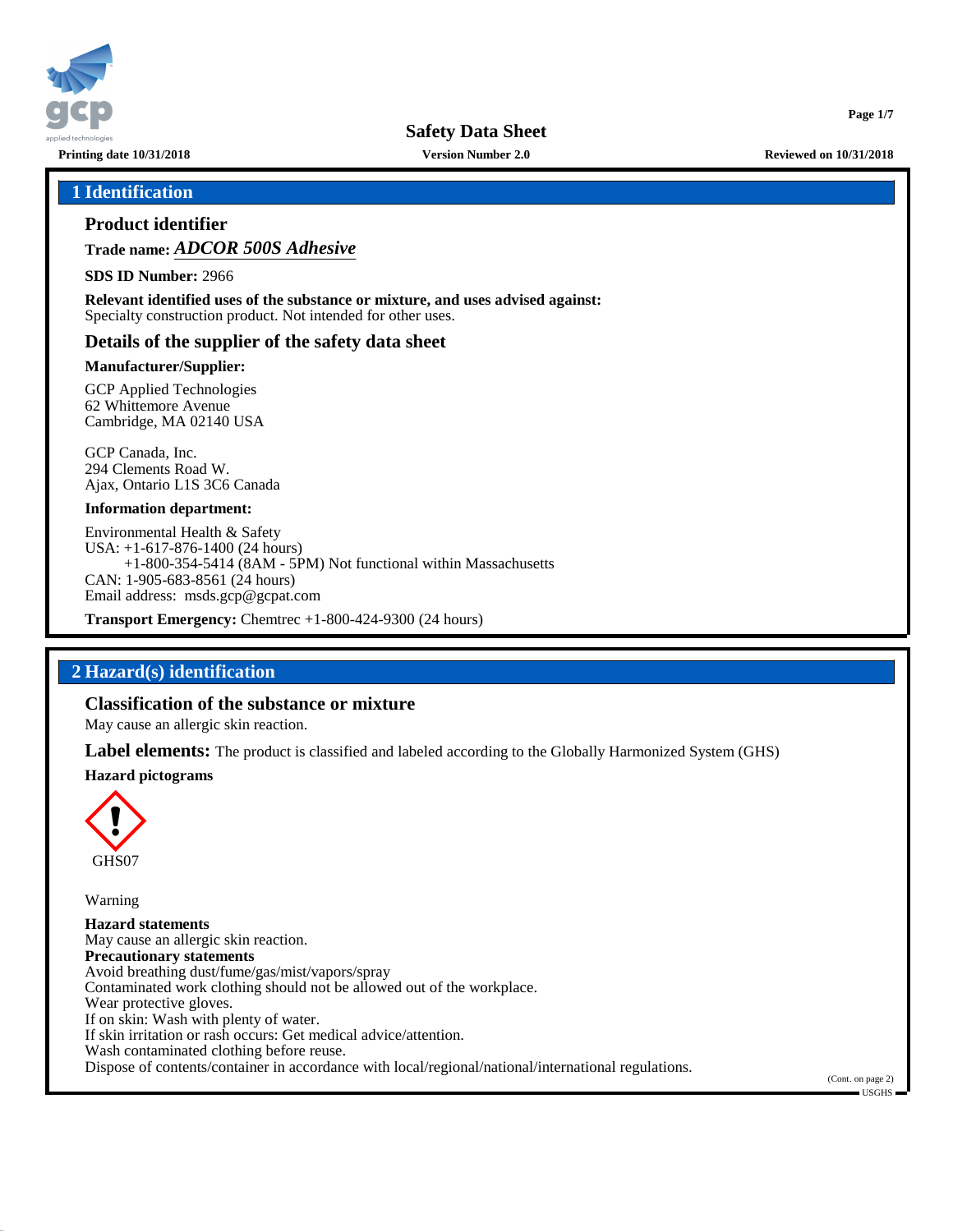2 1

# **Safety Data Sheet**

**Trade name:** *ADCOR 500S Adhesive*

**NFPA ratings (scale 0 - 4)**

 $\overline{\mathbf{0}}$  $Health = 2$  $Fire = 1$ Reactivity  $= 0$ 

#### **HMIS-ratings (scale 0 - 4)**

 HEALTH FIRE **REACTIVITY** 0 2  $\boxed{1}$ 

 $Health = 2$ Flammability  $= 1$ Reactivity  $= 0$ 

## **Other hazards**

## **Results of PBT and vPvB assessment**

**PBT:** Not applicable. **vPvB:** Not applicable.

# **3 Composition/information on ingredients**

## **Chemical characterization: Mixture**

**Description:** Mixture of the hazardous substance(s) listed below with additional nonhazardous ingredients.

**Hazardous components:**

1760-24-3 N-(3-(trimethoxysilyl)propyl)ethylenediamine 0.1-<1%

**Additional information:** Non-hazardous ingredients may be listed in Section 15; Right-To-Know disclosure.

## **4 First-aid measures**

## **Description of first aid measures**

**General information:** Get medical advice/attention if you feel unwell.

**After inhalation:** IF INHALED: Remove person to fresh air and keep comfortable for breathing.

#### **After skin contact:**

Immediately wash contaminated skin with soap or mild detergent and water. If this chemical soaks clothing, immediately remove clothing and wash skin.

**After eye contact:** Rinse cautiously with water for several minutes.

**After swallowing:**

Rinse mouth.

Do NOT induce vomiting.

**Information for doctor:**

**Most important symptoms and effects, both acute and delayed** Allergic reactions

**Indication of any immediate medical attention and special treatment needed** No further relevant information available.

## **5 Fire-fighting measures**

**Special hazards arising from the substance or mixture** No further relevant information available.

## **Advice for firefighters**

**Protective equipment:** Wear personal protective equipment.

(Cont. on page 3) USGHS

(Cont. from page 1)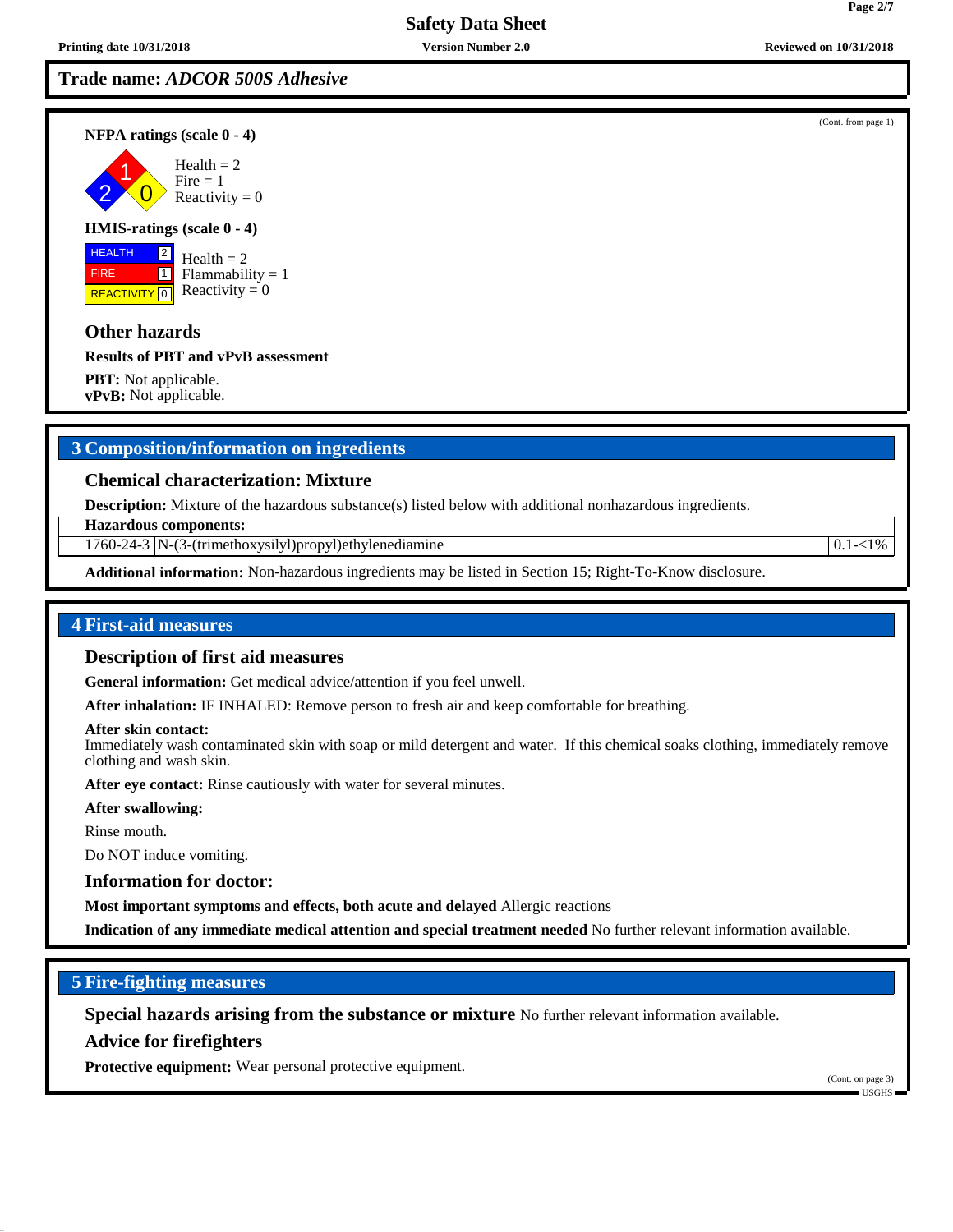**Trade name:** *ADCOR 500S Adhesive*

(Cont. from page 2)

**Page 3/7**

**Additional information** Collect contaminated fire fighting water separately. It must not enter the sewage system.

# **6 Accidental release measures**

## **Personal precautions, protective equipment and emergency procedures**

Wear protective equipment. Keep unprotected persons away.

#### **Methods and material for containment and cleaning up:**

Dispose contaminated material as waste according to section 13 of the SDS.

#### **Reference to other sections**

See Section 7 for information on safe handling.

See Section 8 for information on personal protection equipment.

See Section 13 for disposal information.

# **7 Handling and storage**

#### **Handling:**

**Precautions for safe handling** Prevent formation of aerosols.

**Information about protection against explosions and fires:** No special measures required.

## **Conditions for safe storage, including any incompatibilities**

**Storage:**

**Information about storage in one common storage facility:** No special measures required.

**Further information about storage conditions:** Keep receptacle tightly sealed.

**Specific end use(s)** No further relevant information available.

## **8 Exposure controls/personal protection**

**Additional information about design of technical systems:** No further data; see item 7.

### **Control parameters**

**Components with limit values that require monitoring at the workplace:** The product does not contain any relevant quantities of materials with critical values that have to be monitored at the workplace.

**Additional information:** The lists that were valid during the creation were used as basis.

### **Exposure controls**

**Personal protective equipment:**

**General protective and hygienic measures:** The usual precautionary measures for handling chemicals should be followed.

#### **Breathing equipment:**

Control exposure to ingredients with workplace control parameters if mentioned above. If no ingredients are listed, respiratory protection is generally not required.

If exposure limits are listed and may be exceeded, use approved respiratory protective equipment and filter type appropriate for the listed ingredients. (NIOSH, CEN, etc.).

**Protection of hands:** Gloves should be worn to prevent skin contact and should be impermeable and resistant to the product.

**Material of gloves** Rubber or other impervious gloves should be worn to prevent skin contact.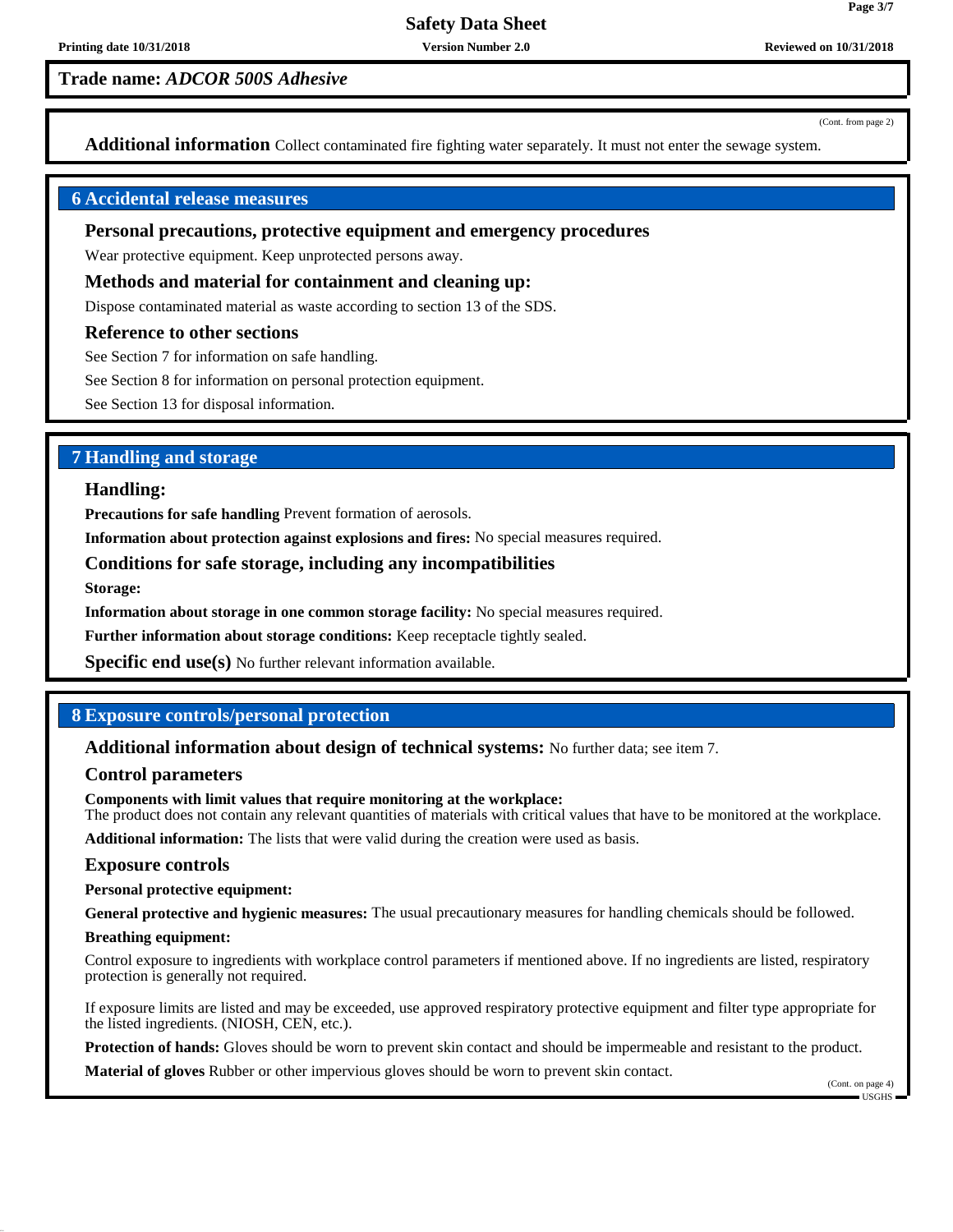# **Trade name:** *ADCOR 500S Adhesive*

## **Eye protection:**



Safety glasses with side shield protection.

## **Body protection:**

Use personal protective equipment as required.

Take off contaminated clothing.

# \* **9 Physical and chemical properties**

| Information on basic physical and chemical properties                                                                           |                                                                                                                    |
|---------------------------------------------------------------------------------------------------------------------------------|--------------------------------------------------------------------------------------------------------------------|
| <b>General Information</b><br>Appearance:<br>Form:<br>Color:<br>Odor:<br>Odor threshold:                                        | Paste<br>White<br>Characteristic<br>Not determined.                                                                |
| $pH-value (\sim):$                                                                                                              | Not determined.                                                                                                    |
| <b>Change in condition</b><br><b>Melting point/Melting range:</b><br><b>Boiling point/Boiling range:</b><br><b>Flash point:</b> | Undetermined.<br>Undetermined.<br>Not applicable.                                                                  |
| <b>Flammability (solid, gaseous):</b>                                                                                           | Not applicable.                                                                                                    |
| <b>Ignition temperature:</b>                                                                                                    | Not applicable.                                                                                                    |
| <b>Decomposition temperature:</b><br>Auto igniting:<br>Danger of explosion:                                                     | Not determined.<br>Not determined.<br>Product does not present an explosion hazard.                                |
| <b>Explosion limits:</b><br>Lower:<br><b>Upper:</b><br><b>VOC Content (max):</b>                                                | Not determined.<br>Not determined.<br>Not determined.                                                              |
| Vapor pressure:<br>Density: (~) at 20 °C (68 °F)<br><b>Relative density</b><br>Vapor density<br><b>Evaporation</b> rate         | Not determined.<br>$1.5$ g/cm <sup>3</sup> (12.5 lbs/gal)<br>Not determined.<br>Not determined.<br>Not determined. |
| Solubility in / Miscibility with<br>Water:                                                                                      | Not miscible or difficult to mix.                                                                                  |
| Partition coefficient (n-octanol/water): Not determined.                                                                        |                                                                                                                    |
| Viscosity:<br>Dynamic:<br>Kinematic:<br>Molecular weight                                                                        | Not determined.<br>Not determined.<br>Not applicable.                                                              |
| <b>Other information</b>                                                                                                        | No further relevant information available.                                                                         |

# **10 Stability and reactivity**

**Reactivity** Stable under normal conditions.

(Cont. from page 3)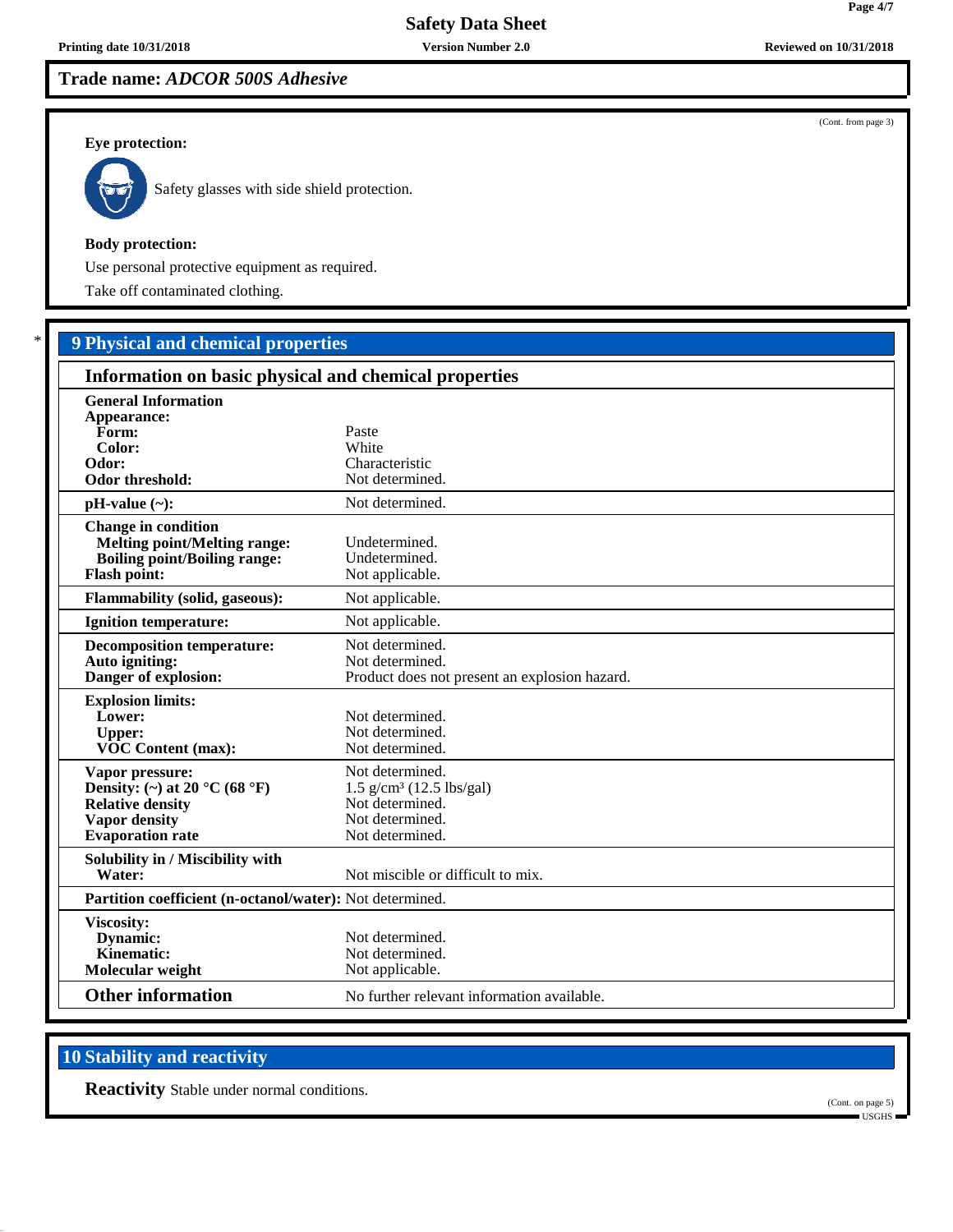**Printing date 10/31/2018 Version Number 2.0 Reviewed on 10/31/2018**

**Trade name:** *ADCOR 500S Adhesive*

(Cont. from page 4)

**Chemical stability**

**Thermal decomposition:** No decomposition if used according to specifications.

**Possibility of hazardous reactions** No dangerous reactions known.

**Conditions to avoid** No further relevant information available.

**Incompatible materials:** No further relevant information available.

**Hazardous decomposition products:** Carbon monoxide and carbon dioxide

# **11 Toxicological information**

## **Information on toxicological effects**

**Acute toxicity:**

### **Primary irritant effect:**

**on the skin:** No irritating effect expected

**on the eye:** No irritating effect expected

**inhalation:** No irritating effect expected

**Sensitization:** May cause an allergic skin reaction.

**Additional toxicological information:**

**Carcinogenic categories**

**IARC (International Agency for Research on Cancer) Human Carcinogenicity:**

**Group 1- Positive, Group 2A- Probable, Group 2B- Possible, Group 3- Not Classifiable**

None of the ingredients are listed.

**NTP (National Toxicology Program)**

**K–Known to be carcinogenic, R–May reasonably be anticipated to be carcinogenic**

None of the ingredients are listed.

**OSHA-Ca (Occupational Safety & Health Administration)**

None of the ingredients are listed.

# **12 Ecological information**

## **Toxicity**

**Aquatic toxicity:** No further relevant information available.

**Persistence and degradability** No further relevant information available.

### **Behavior in environmental systems:**

**Bioaccumulative potential** No further relevant information available.

**Mobility in soil** No further relevant information available.

### **Additional ecological information:**

**General notes:** Not known to be hazardous to water.

## **Results of PBT and vPvB assessment**

**PBT:** Not applicable. **vPvB:** Not applicable.

**Other adverse effects** No further relevant information available.

(Cont. on page 6)

USGHS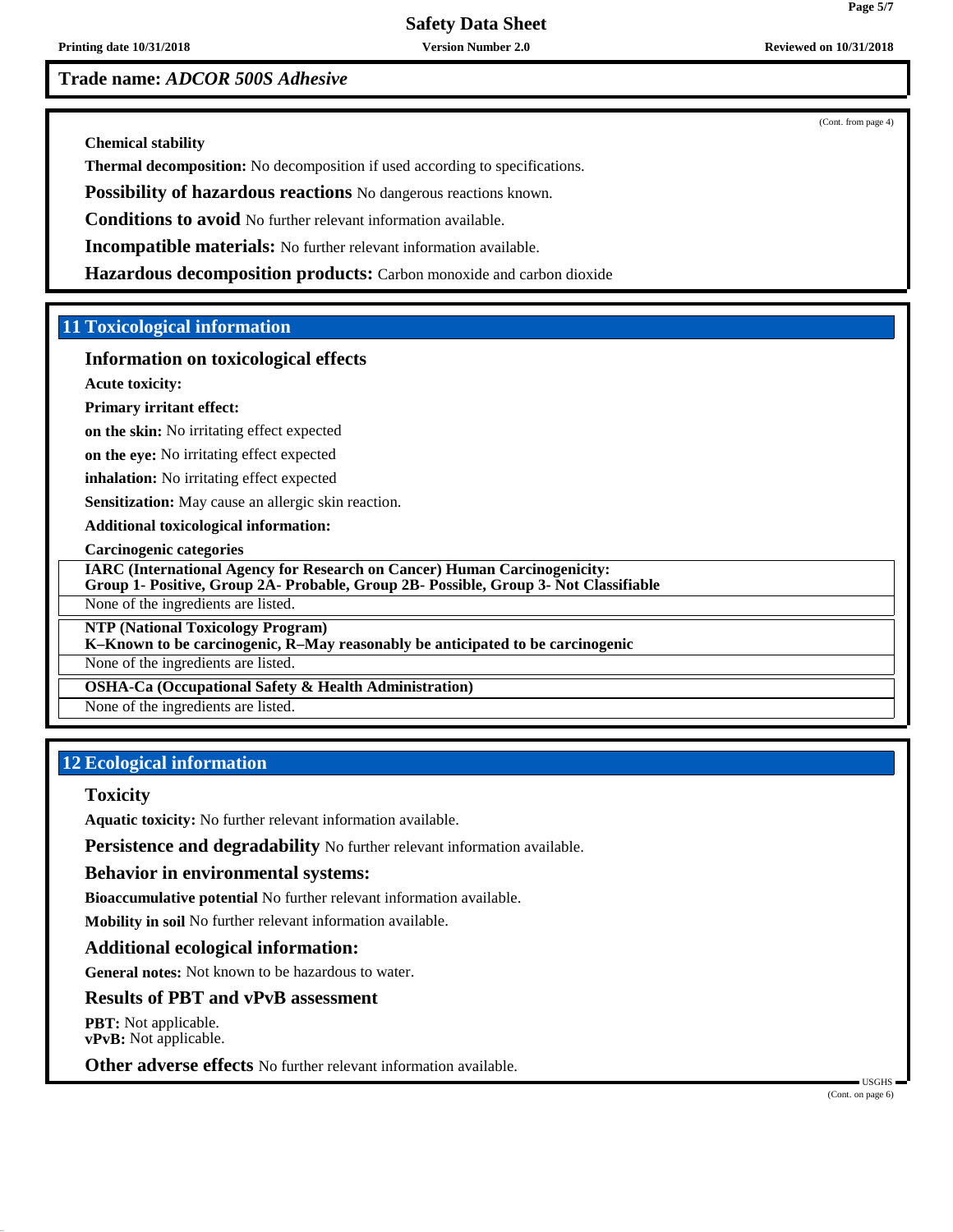**Page 6/7**

(Cont. from page 5)

# **Trade name:** *ADCOR 500S Adhesive*

# **13 Disposal considerations**

## **Disposal methods:**

Consult all regulations (federal, state, provincial, local) or a qualified waste disposal firm when characterizing product for disposal. Dispose of waste in accordance with all applicable regulations.

## **Recommendation:**



Must not be disposed of together with household garbage. Do not allow product to reach sewage system.

# **Uncleaned packagings:**

**Recommendation:** Dispose of contents/container in accordance with local/regional/national/international regulations.

| <b>14 Transport information</b>                     |                 |
|-----------------------------------------------------|-----------------|
| <b>UN-Number</b><br>DOT, IMDG, IATA                 | Not applicable. |
| UN proper shipping name<br>DOT, IMDG, IATA          | Not applicable. |
| <b>Transport hazard class(es)</b>                   |                 |
| DOT, IMDG, IATA<br><b>Class</b>                     | Not applicable. |
| <b>Packing group</b><br>DOT, IMDG, IATA             | Not applicable. |
| <b>Environmental hazards:</b>                       | Not applicable. |
| <b>Special precautions for user Not applicable.</b> |                 |
| <b>Transport/Additional information:</b>            |                 |
| <b>DOT</b><br><b>Remarks:</b>                       | Not Regulated.  |

# **15 Regulatory information SARA (Superfund Amendments and Reauthorization Act) Section 302/304 (extremely hazardous substances):** None of the ingredients is listed. **Section 313 Reportable Ingredients (Chemicals present below reporting threshold are exempt):** None of the ingredients is listed. **SARA Section 312/Tier I & II Hazard Categories:** Health Hazard - Respiratory or Skin Sensitization **North America Chemical Inventory Status TSCA (Toxic Substances Control Act - United States):** All ingredients are listed or exempt from listing unless otherwise noted below. **CEPA (Canadian DSL):** All ingredients are listed or exempt from listing unless otherwise noted below. **Right to Know Ingredient Disclosure:** Non Hazardous Polymer 471-34-1 Calcium carbonate; limestone powder (Cont. on page USGHS